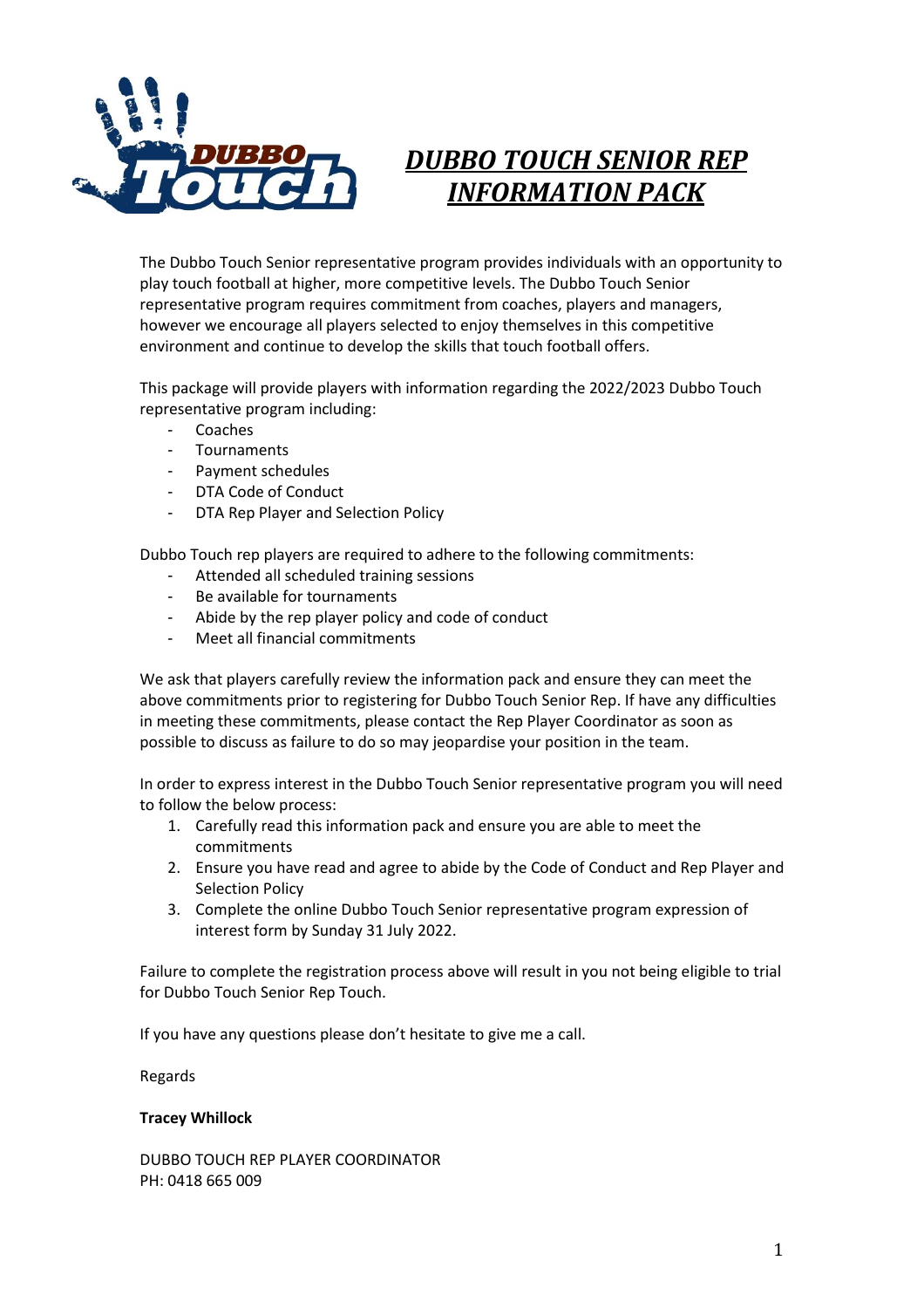# *COACHES AND MANAGERS*

Dubbo Touch is pleased to announce the appointment of Coaches for the 2022/23 representative season.

| <b>Division</b> | Coach                  | <b>Contact Number</b> |
|-----------------|------------------------|-----------------------|
| <b>Open Men</b> | Harry West             | 0438 422 405          |
| Men's 30/40s    | <b>Andrew Tomlins</b>  | 0428 930 751          |
| Women's 30s     | <b>Tracey Whillock</b> | 0418 665 009          |
| Men's 50s       | Neil Webster           | 0438 859 308          |

*For any initial enquiries players are requested to contact the Rep Player Coordinator.*

*IMPORTANT - For the 2022/23 representative program Dubbo Touch will use a single communication medium being the 'Stack Team App' for all communication including information about training/trials, updates, uniform purchases, reminders etc. Players should download the Stack Team App, search 'Dubbo Touch' and request to become a member of your representative team.*

Once the Dubbo Touch Senior representative teams are finalised, Dubbo Touch will call for expressions of interest for 2022/23 managers. Players should strongly consider submission of an expression of interest as every Dubbo Touch representative team will be required to have an allocated manager in order to be deemed eligible to participate in representative tournaments.

Coaches and/or managers will also make contact with players who register for the Dubbo Touch Senior Representative program.

# *TOURNAMENTS*

Dubbo Touch Senior Rep Teams will be encouraged to attend the following tournaments for 2022/23. Please note the below dates and venues have not been formalized, but we will keep you informed as we get updates.

Hornets Regional Championships **24 and 25 September 2022 in venue TBC**

NSW Touch Country Championships **15 and 16 October 2022 at Tuggerah** 

NSW Touch State Cup **2, 3 and 4 December 2022, Port Macquarie**

# *TRIALS/SELECTIONS*

The Dubbo Touch Senior Representative team trials/selections are proposed to be held on Sunday 21 August 2022 however confirmation and specific details will be provided via 'Stack Team App'. Players will also be observed during training sessions in the lead up to selection/trial dates.

Dubbo Touch strongly encourages players looking to be selected in representative teams to attend all training sessions and the trial/selection to give themselves the best opportunity to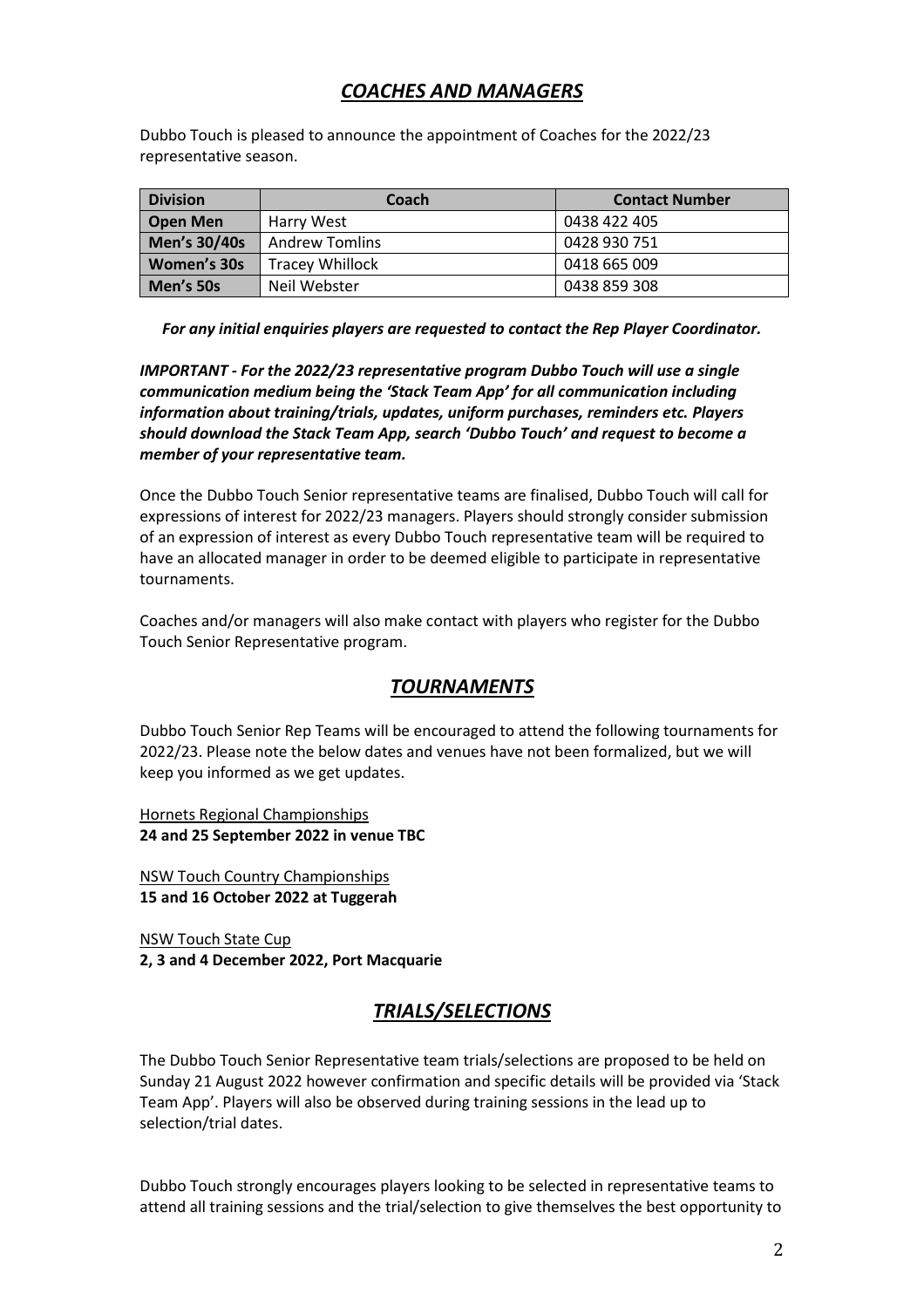be observed and considered. Where a player cannot attend a selection trial, a letter/email must be provided explaining the player's absence to the Rep Player Coordinator before the commencement of the trial in order to be considered for selection in a team.

# *REGISTRATION AND CONSENT*

A player must register for Dubbo Touch Senior Representative Teams by completing the online google doc 'Dubbo Touch Senior Rep Player Registration Form' by Sunday 31 July 2022. The form will require a player to provide consent and agree to abide by the Code of Conduct and Dubbo Touch Rep Player and Selection Policy. This online registration form must be completed by the due date for the player to be eligible for selection/trials.

Please note that any player wishing to play representative touch must be currently or intend to register in the 2022/2023 Dubbo Touch Junior Competition, the 2022 Dubbo Touch Winter Competition or the 2022/2023 Dubbo Touch Summer Competition to be eligible.

# *COSTS*

## **Dubbo Touch Rep Player Levy**

Players will be required to pay the below Rep Player Levy dependent on the tournament configuration that will be contested.

*Hornets or Country Championships only \$96 State Cup only \$115 Hornets and Country Championships \$170 Hornets and State Cup or Country Championships and State Cup \$189 Hornets, Country Championships and State Cup \$220*

The Dubbo Touch Rep Player Levy covers referee/coach payments, referee/coach accommodation, renewal of playing singlet uniforms, training equipment contribution etc. In order to nominate a representative team in a tournament the 'conditions of entry' must be met which includes each team having an appropriately qualified coach and referee as well as one additional referee per Association. The Dubbo Touch Officiating Payment Guidelines and Financial Support located on the Dubbo Touch website under 'representative' outlines referee and coach payments as well as financial support opportunities.

The Dubbo Touch Rep Player Levy will be payable by those players successfully selected in a Dubbo Touch Representative team via Stack Team App by Friday 2 September 2022 to accept your position in the team. To make payment of the DTA Rep Player Levy the player will be required to go to 'Stack Team App', select 'Dubbo Touch', select 'Store' select 'Rep Player Levy – Team Name'.

## **Tournament Registration Fee**

For each tournament there will be an online registration fee that is set by Hunter /Western Hornets (approx. \$60 for Hornets) or NSW Touch (approx. \$90 Country Championships and \$110 for State Cup). All players are responsible for registering and they will be advised when to do so by your teams manager and through the 'Stack Team App'.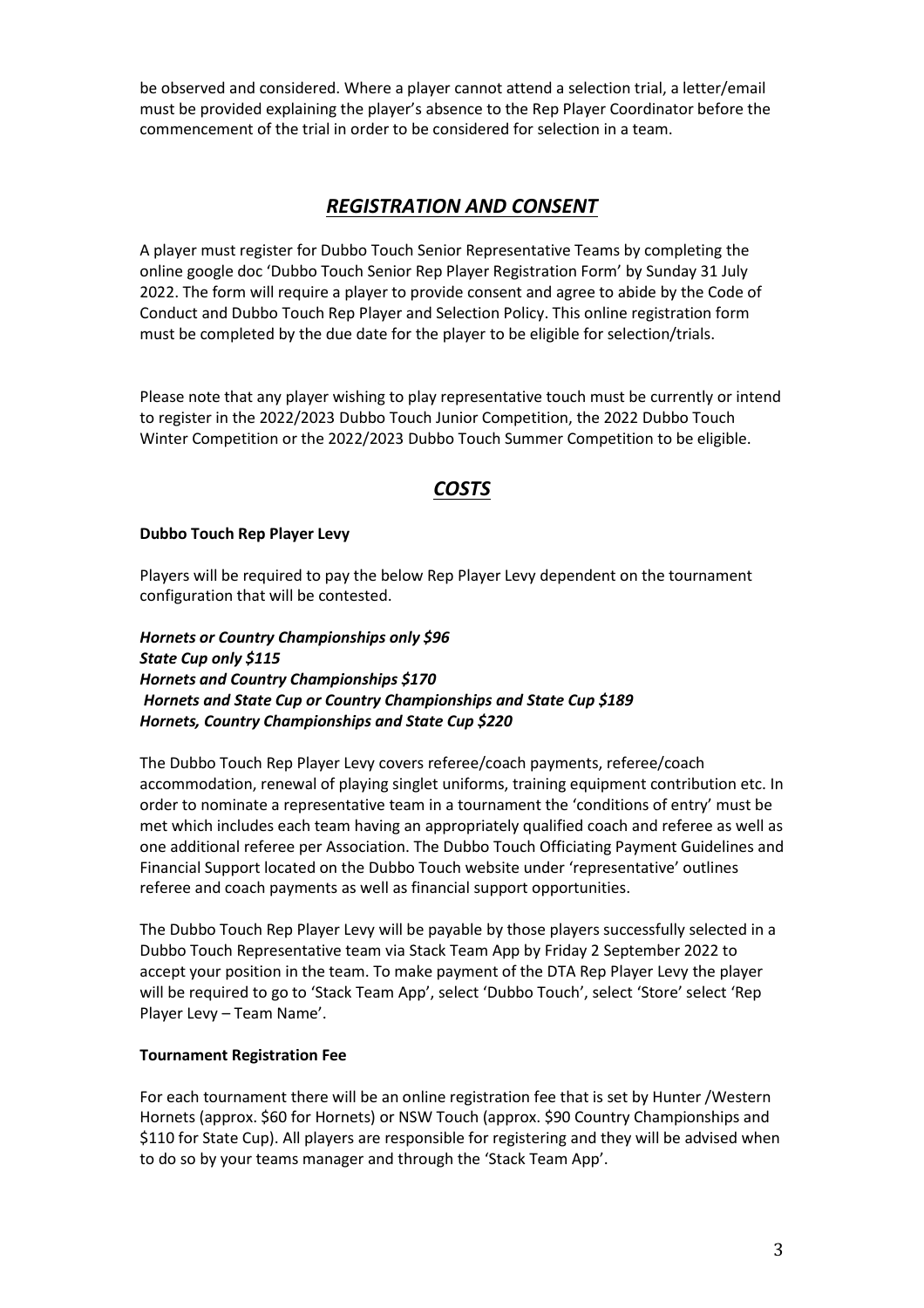## **Travel and Accommodation**

Travel and accommodation for the tournament/s will be the responsibility of players, however, if you are requiring assistance you are to speak to your team's manager to discuss.

# *UNIFORM*

Dubbo Touch has a three year agreement (2021/2022 – 2023/2024) with Struddy's for the supply of uniform. Dubbo Touch will supply all representative players with playing singlets which will be required to be handed back at the end of the last game in each tournament to ensure the full set remains together.

Players successfully selected in a Dubbo Touch Representative Team will be required to purchase a mandatory uniform which will include:

| <b>ITEM</b>             | <b>APPROX COST</b> |
|-------------------------|--------------------|
| <b>Playing Shorts</b>   | \$35               |
| Off Field Playing Shirt | \$50               |
| Socks                   | \$15               |
| Hat                     | \$15               |

Players will also have an opportunity to purchase optional uniforms and merchandise including:

| <b>ITEM</b>           | <b>APPROX COST</b> |
|-----------------------|--------------------|
| <b>Playing Tights</b> | \$50               |
| Spectator Shirt       | \$50               |

Once team selections/trials have been completed players will be advised of details regarding uniforms ordering. Uniform orders will be required to be completed on 'Stack Team App' by Sunday 11 September 2022 with collection Sunday 11 and 18 September 2022.

# *REP PLAYER REFEREE PROGRAM*

Dubbo Touch is committed to not just developing our up and coming representative player's skills but also improving their knowledge of the game and their involvement in the sport. As such this year, Dubbo Touch strongly encourages rep players to complete a level 1 referee course and referee in the junior and/or senior competitions. Badged referees receive a payment of \$10 per game in the junior competition and a level 1 referee receives \$15 per game in the senior competition. The new referees will be mentored and supported by the Referee Director/s.

# *FURTHER INFORMATION*

If you require any further information on the above please contact Tracey Whillock, the Dubbo Touch Rep Player Coordinator on 0418 665 009.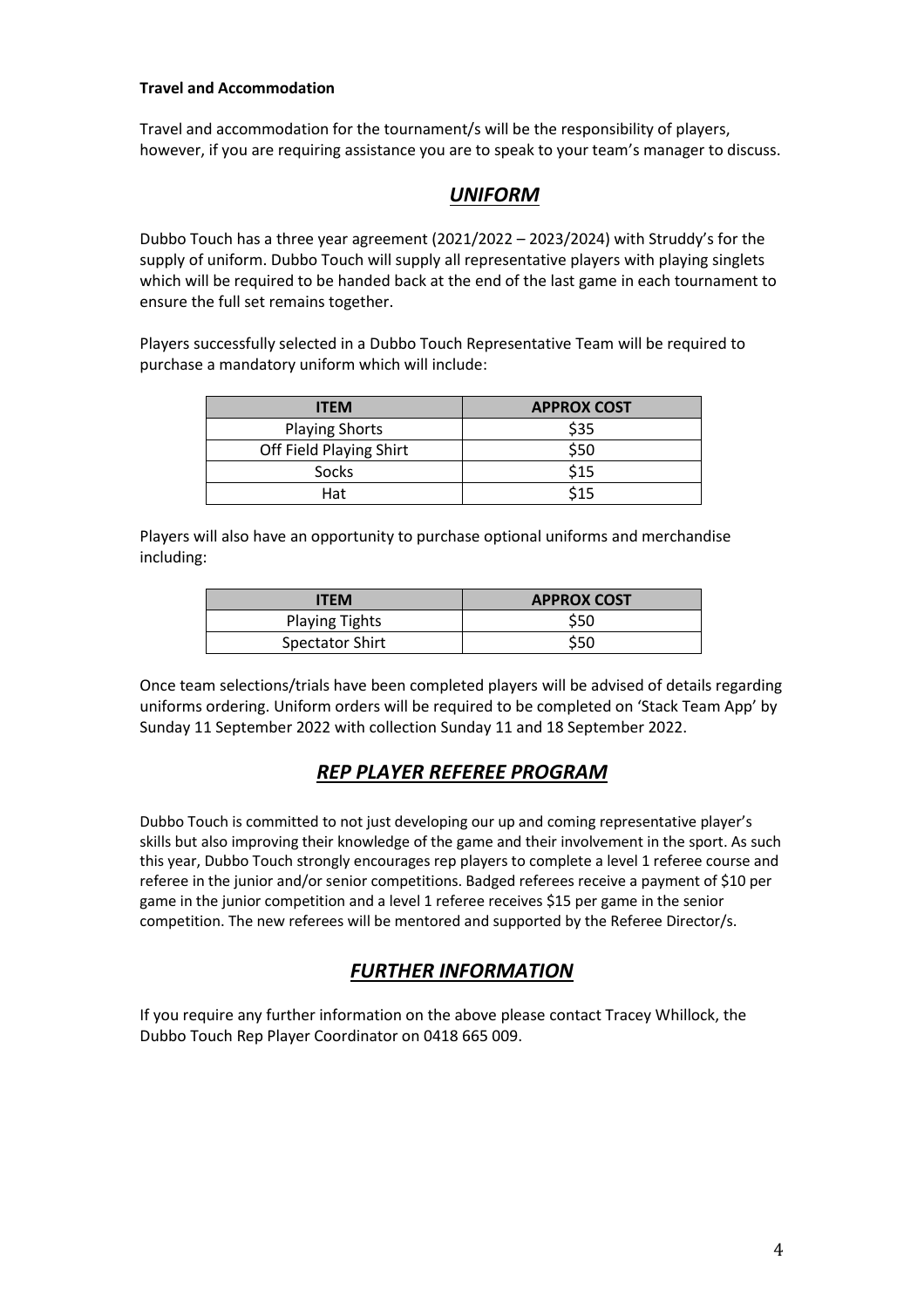

# **TOUCH FOOTBALL – CODE OF CONDUCT**

The Touch Football Australia Code of Conduct reflects our support and implementation of the sport industry principles and values outlined in the Australian Sports Commission's The Essence of Australian Sport –principles of fairness, respect, responsibility and safety. This Code aims to ensure our core values, good reputation and positive behaviours and attitudes are maintained and that everyone involved in our sport is aware of his or her legal and ethical rights and responsibilities.

This Code of Conduct applies to all individuals and entities involved with Touch Football Australia. The Core Code must be observed by all without exception.

#### **The Core Code**

- Operate within the rules and spirit of your sport, promoting fair play over winning at any cost.
- Encourage and support opportunities for people to learn appropriate behaviours and skills.
- Support opportunities for participation in all aspects of the sport.
- Treat each person as an individual.
- Display control and courtesy to all involved with the sport.
- Respect the rights and worth of every person regardless of their gender, ability, cultural background or religion.
- Respect the decisions of officials, coaches and administrators in the conduct of the sport.
- Wherever practical, avoid unaccompanied and unobserved one-on-one activity (when in a supervisory capacity or where a power imbalance will exist) with people under the age of 18 years.
- Adopt appropriate and responsible behaviour in all interactions.
- Adopt responsible behaviour in relation to alcohol and other drugs.
- Act with integrity and objectivity, and accept responsibility for your decisions and actions.
- Ensure your decisions and actions contribute to a safe environment.
- Ensure your decisions and actions contribute to a harassment free environment.
- Do not tolerate harmful or abusive behaviours.

#### **Athletes Code**

- Give your best at all times.
- Participate for your own enjoyment and benefit.
- refrain from any behaviour that may bring Touch Football Australia, a member association or an affiliated club into disrepute • exhibit exemplary sportsmanship at all times

#### **Coaches Code**

- Place the safety and welfare of athletes above all else
- Promote respect for the ability of your opponents, referees and all officials
- Help each person (athlete, official etc) reach their potential respect the talent, developmental stage and goals of each person and compliment and encourage with positive and supportive feedback
- Any physical contact with a person should be appropriate to the situation and necessary for the person's skill development
- Commit to providing a quality service to your athletes
- Embrace your position as a positive role model for your sport and athletes
- Be honest and do not allow your qualifications to be misrepresented

#### **Officials Code**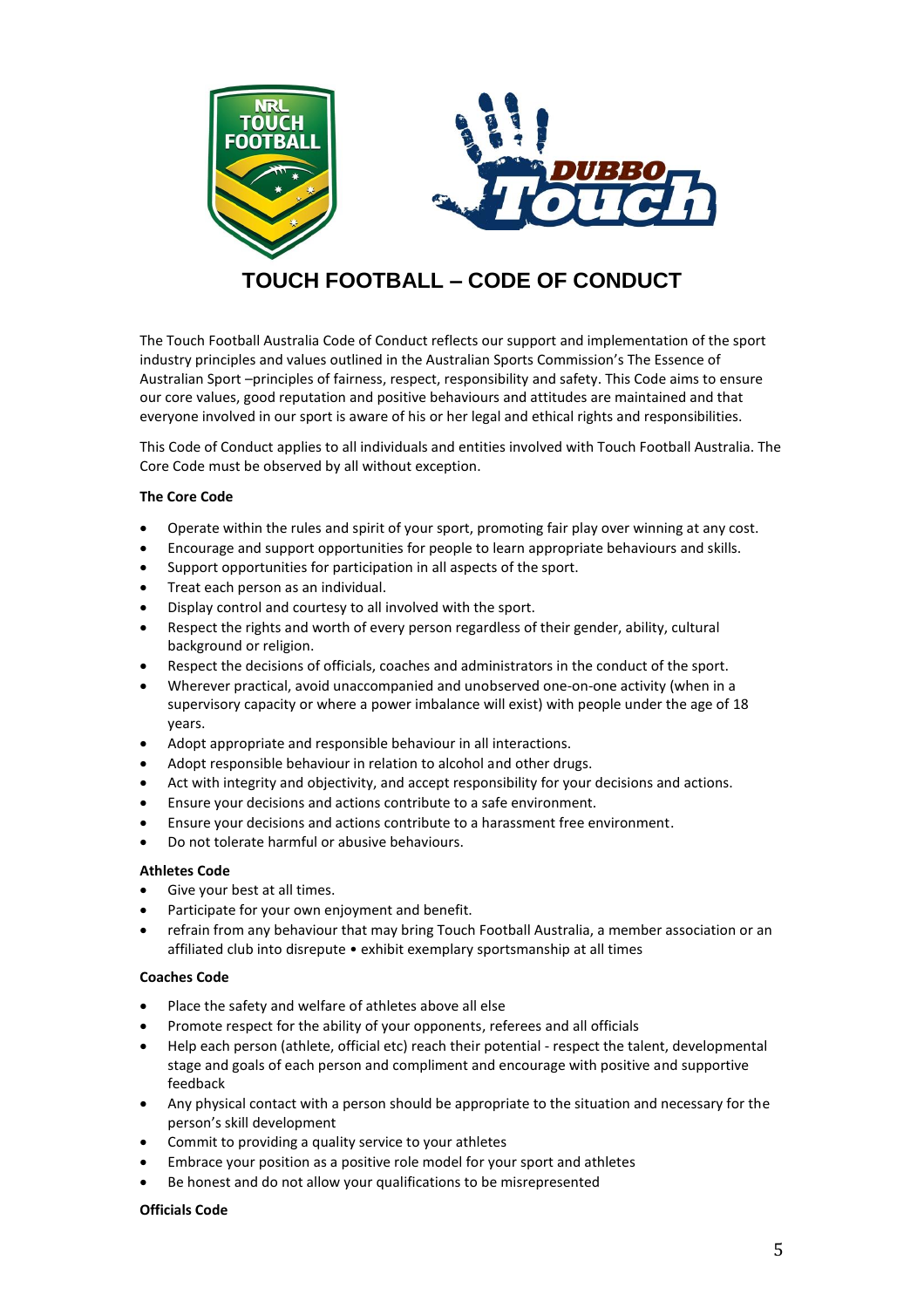- Place the safety and welfare of the athletes above all else.
- Be consistent and impartial when making decisions.
- Address unsporting behaviour and promote respect for all people.
- Avoid any situation which may lead to a conflict in interest.

#### **Administrator Code**

- Act honestly, in good faith and in the best interests of the sport as a whole.
- Ensure that any information acquired or advantage gained from the position is not used improperly.
- Conduct your responsibilities with due care, competence and diligence.
- Do not allow prejudice, conflict of interest or bias to affect your objectivity.

## **Parents Code**

- Encourage children to participate and have fun.
- Provide a model of good sportsmanship for your child to copy.
- Focus on the child's effort and performance rather than winning or losing.
- Never ridicule or yell at a child for making a mistake or losing a competition.

#### **Spectators Code**

- Respect the performances and efforts of all people.
- Reject the use of violence in any form, whether it is by spectators, coaches, officials or athletes.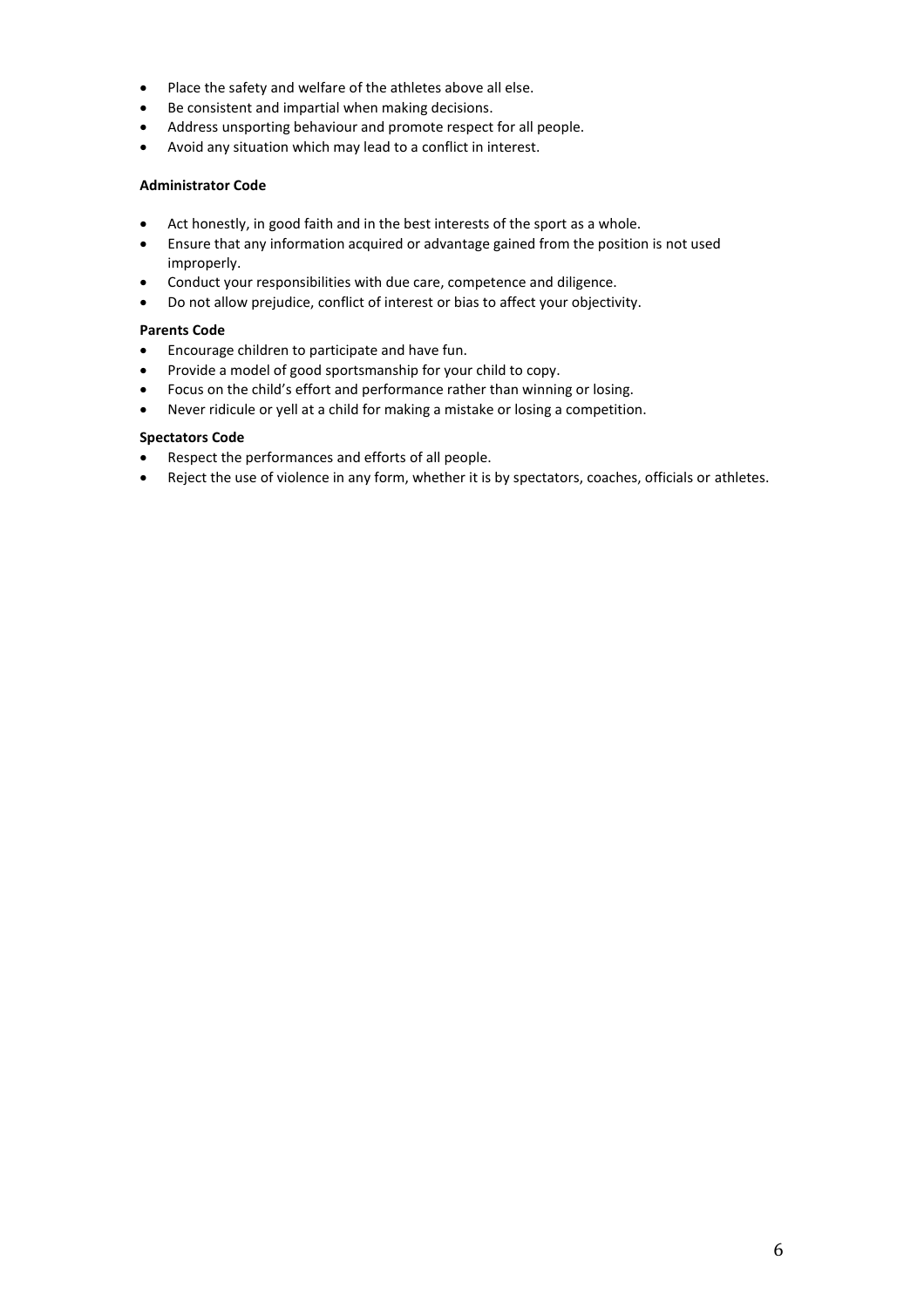# **Dubbo Touch Association Representative Player & Selection Policy**

# **Version 3 - June 2022.**

Related DTA documents and policies: DTA Code of Conduct – Players, Coaches, Referees, Spectators, Parents etc DTA Representative Credit Policy TFA Policy

Related NSW Touch & ATA documents and policies: NSWTA Constitution 2016 TFA Constitution 2016

# Document content

|                                                                   | $\mathbf{2}$ |  |  |
|-------------------------------------------------------------------|--------------|--|--|
|                                                                   | $\mathbf{2}$ |  |  |
|                                                                   | $\mathbf 2$  |  |  |
| <b>Teams</b>                                                      | $\mathbf{2}$ |  |  |
|                                                                   | 3            |  |  |
|                                                                   | 4            |  |  |
| Player pool manufactured and all the manufactured and player pool | 4            |  |  |
|                                                                   | 4            |  |  |
| <b>Codes of conduct</b>                                           | 4            |  |  |
| • Absence or failure to attend training                           |              |  |  |
| Late Withdrawal from tournament                                   |              |  |  |
| Missing matches at a tournament<br>$\bullet$                      |              |  |  |
| Failure to show at a tournament                                   |              |  |  |
| Misconduct<br>$\bullet$                                           |              |  |  |
| • Spectators behavior                                             |              |  |  |
|                                                                   | 5            |  |  |
|                                                                   | 6            |  |  |
|                                                                   | 6            |  |  |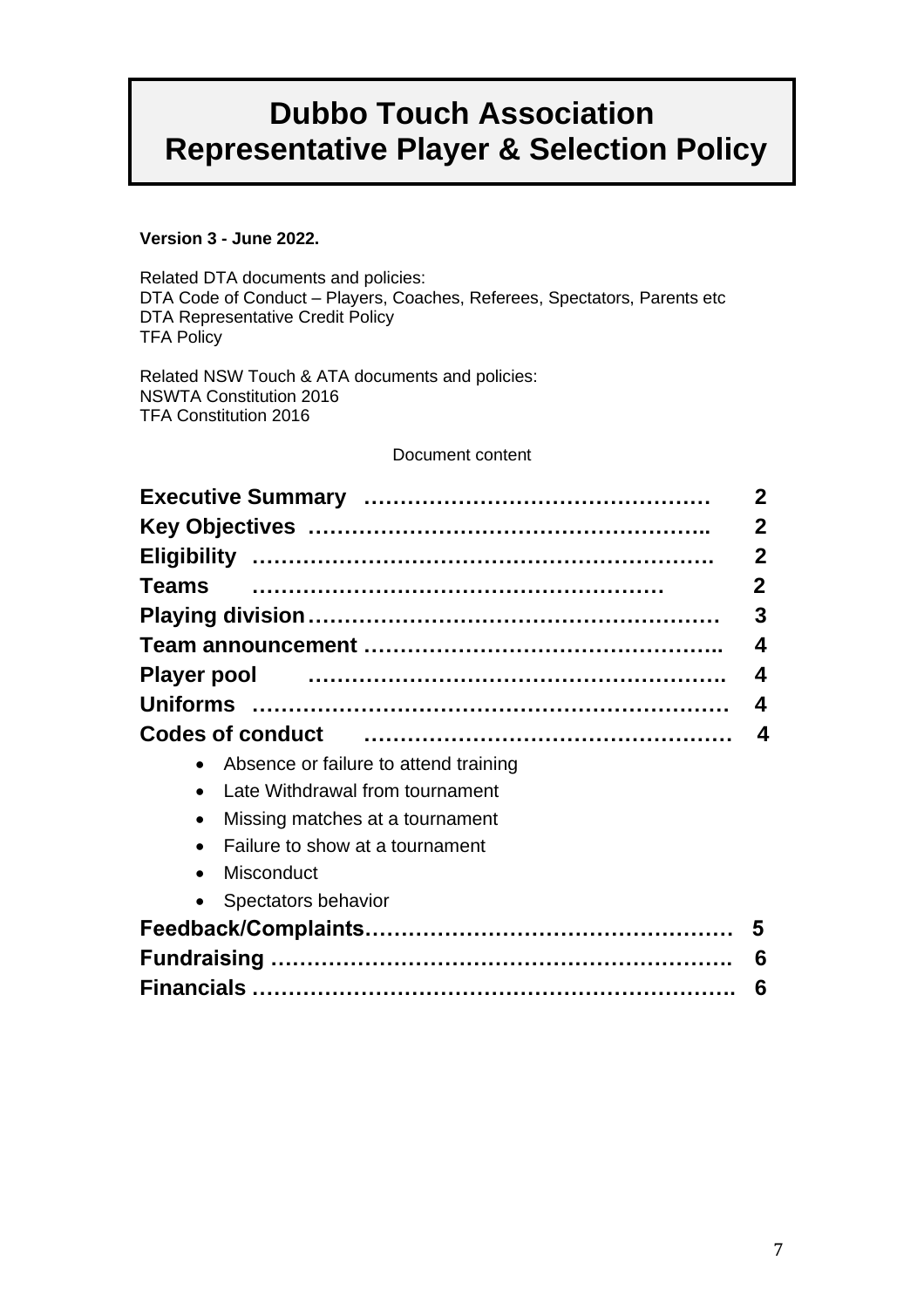# **Executive Summary**

The onus is on all DTA players, parents and guardians wishing to participate in representative tournaments in any capacity to ensure that they abide by the terms set out in this document.

All players must also comply with eligibility criteria & conditions of entry set by the New South Wales Touch Association to participate in a representative match or tournament.

# **Key Objectives**

- To ensure the best possible teams are selected to represent DTA
- To provide a clear and unambiguous guide for DTA representative player selection
- To display expectations and responsibilities of representative players
- To foster player participation
- To encourage the development of DTA players through representative opportunities

# **Eligibility**

- Players must be current financial members of Dubbo Touch Association. Players with any fees or monies outstanding will not be considered for selection.
- At the time of the selections/trials, players must have played in either the current year DTA Winter Senior Competition, be playing in the current year Junior Competition or be registered to play in the upcoming Summer Senior Competition to be eligible;
- In the situation where 2 selection trials are planned, a player must be present at a minimum of 1 selection trial.
- Where a player cannot attend a selection trial, a letter/email must be provided explaining their absence from each and every official trial and must be received by the Rep Player Coordinator before the commencement of each trial to still be considered for selection in the team.
- Where a player is aware they are unable to attend a tournament prior to selections/trials, a letter/email must be provided explaining their unavailability for the tournament and must be received by the Rep Player Coordinator before the commencement of the trials to still be considered for selection in the team. During the selection process favourable consideration will be given to players available to attend all tournaments.
- On selection of the representative teams, players will be required to make payment of the Dubbo Touch Association Rep Player Levy to accept their position in the team.

# **Teams/Squads**

- A team must have a qualified coach and a nominated team manager who are each a different person to be eligible to be entered for any junior or senior tournament.
- Dubbo Touch must meet the referee tournament quota as determined by the New South Wales Touch Association or Hornets Touch 'condition of entry' to nominate a team in a tournament. In general the quota is one appropriately qualified referee plus one additional referee per affiliate.
- The selection panel will be appointed by the Rep Player Coordinator and will involve the team coach.
- A maximum of 14 players will be selected for each DTA team in junior and senior representative divisions, exclusive of ranked shadows except for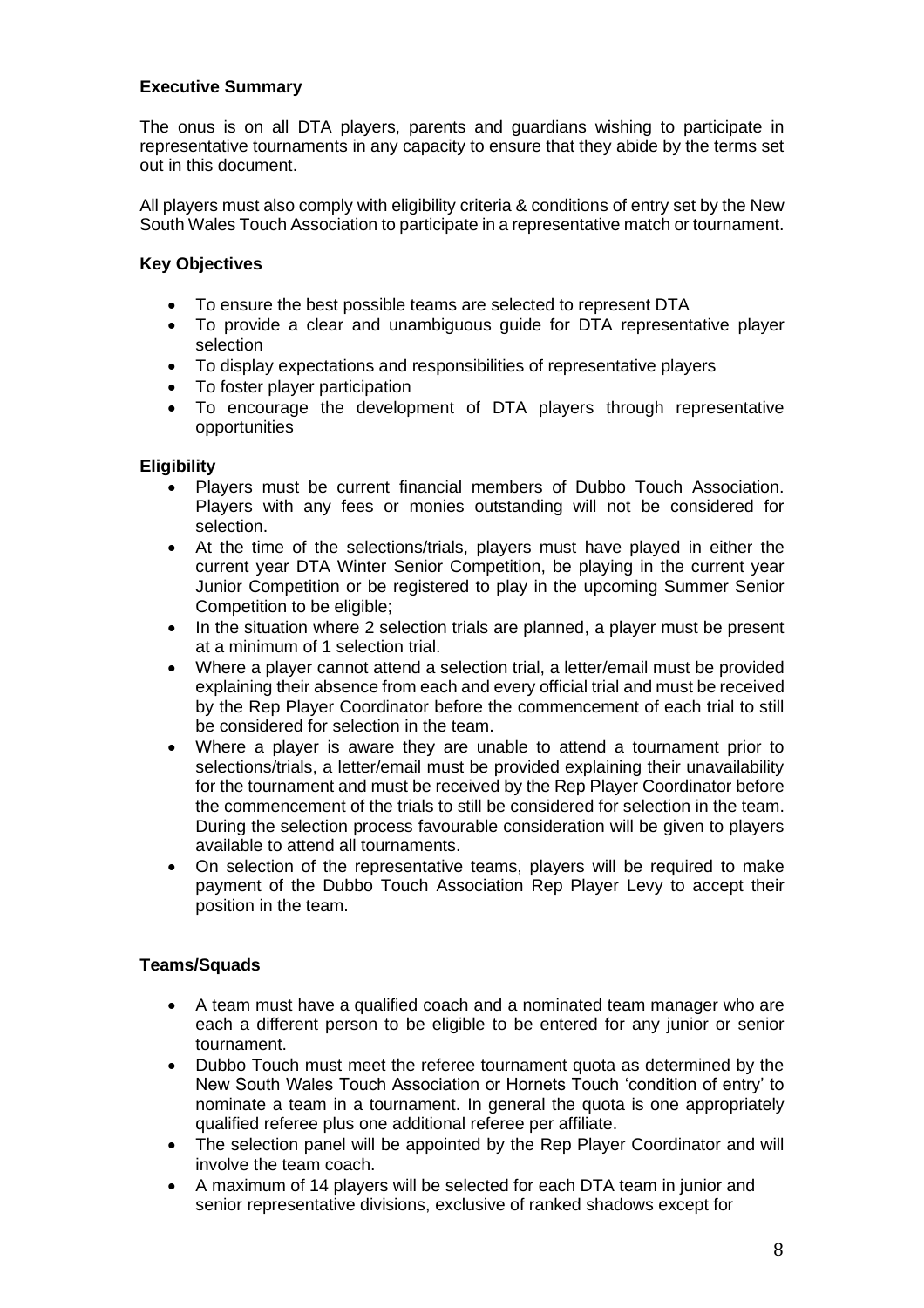Under 8 and Under 10 divisions which will have a maximum of 12 players selected.

- Coaches in consultation with the Rep Player Coordinator can opt to select a squad of no more than 20 players for the junior representative season from which the team of a maximum 14 players will be selected for each tournament.
- If a team enters a tournament with less than 14 players the team will be responsible for a cost up to 14 players, as indicated in the NSW Touch conditions of entry.
- Eligible DTA players will take priority over imported players or pool players
- A team must have a minimum of 12 Dubbo Touch eligible players for the Under 12's and above divisions and a minimum 10 players for the Under 8's and Under 10's division whom have paid the DTA Rep Player Levy by the due date in order for the team to be entered into a tournament.
- Replacement of players in teams must be by shadow players within the squad holding the next ranking from selections, i.e. the first player into a team once a player drops out or relinquishes his/her position in a team will be the fifteenth player and so on (shadows). This may be general ranking or ranking in particular positions
- Before a shadow player replaces a selected player, the coach must be given the option of reordering the composition of the team
- Where there is enough players for two teams in one division and a development team exists, a position relinquished in the top team should be replaced by the next best player in the development team
- The player then filling the vacant position in the development team will come from the original players trialing who were unsuccessful (shadows for development)
- In the event of no shadow list, the option will be given to shadow players from other DTA representative team divisions (if they qualify for the division). Any subsequent players will then be sourced from the NSW Touch/ Hornets player pool
- The coach of the respective division, appointed at the time, will determine team composition. In the absence of a coach, the DTA Rep Player Coordinator will determine the team composition
- The **Final team** must be submitted to the Representative Player Coordinator following the last selection/trial date on the appropriate form which is to be signed by coach and assigned selectors.
- The above process is to occur before teams officially announced via social media platforms
- Players in the squads who miss final team selection may contact the Rep Player Coordinator in writing to discuss reasons for non-selection
- Any disputes in relation to the selection process shall be overseen by the Dubbo Touch Executive

# **Playing Divisions**

- Dubbo Touch supports teams in all junior age divisions from Under 8's to Under 18's and senior age divisions from Under 20's to over 50's however divisions will only be offered for those which have a nominated coach and manager.
- A development team will be considered if the number of player's trialing exceeds the minimum number required for two teams at the first trial and a coach, manager and referees are available, but this decision will be left to the discretion of the Rep Player Coordinator, this applies to all tournaments except Junior State Cup and State Cup where no development teams will be permitted to attend.
- Players who wish to play representative touch are to play in their respective age group and fulfil their commitment to that age division. There may be an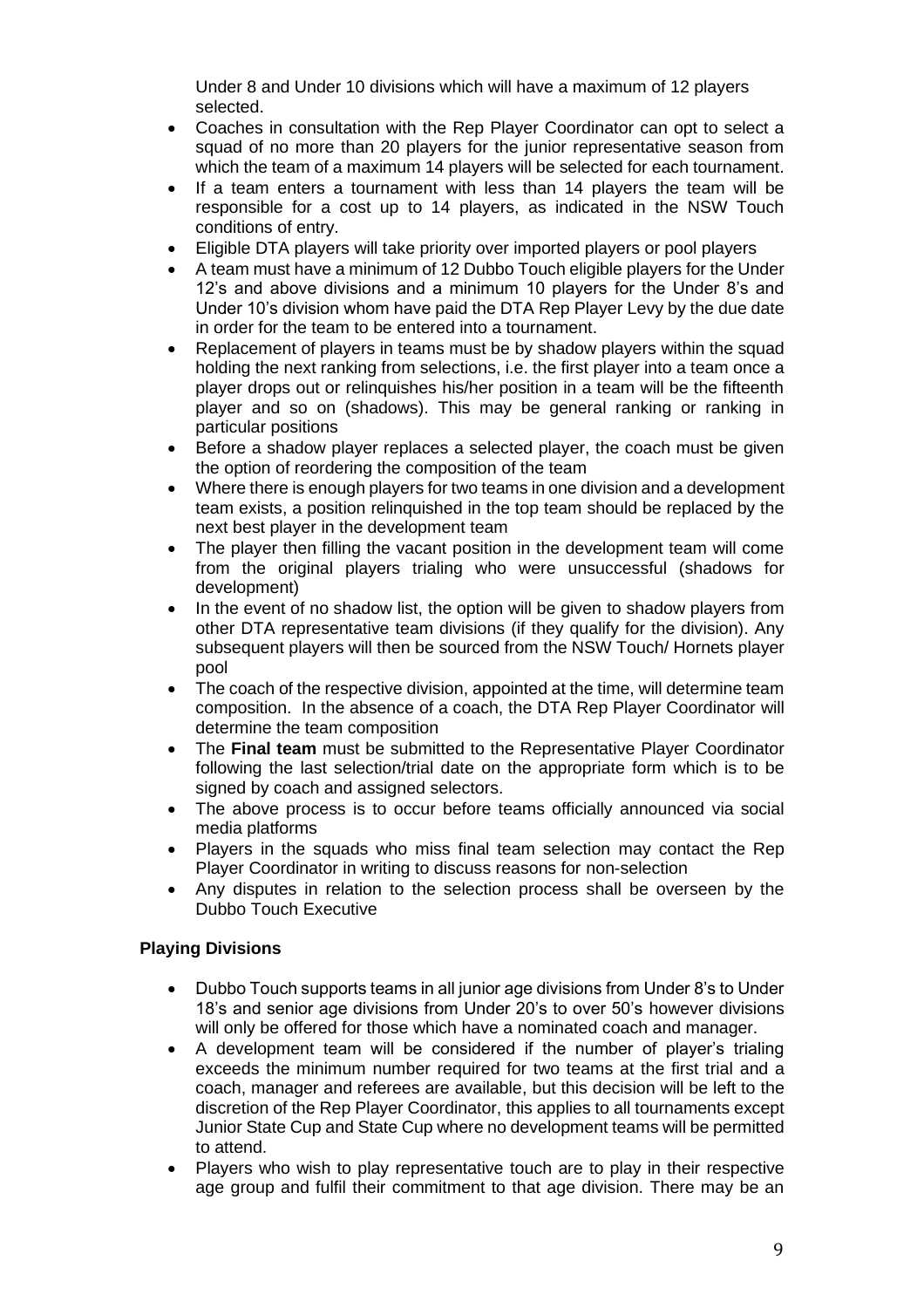exception to this if a team cannot get the commitment in their age division and the division above needs players to fulfil their roster.

## **Team & squad official announcement procedures**

Where selections have been required posting of squads and final teams, where required, will be by the following methods:

- DTA website
- Dubbo Touch social media page

## **Player pool**

- Players registered with DTA can only participate in a representative tournament by being selected into a DTA team or through the player pool. Players are only eligible to enter the pool if:
	- 1. DTA did not enter a team in the player's nominated division
	- 2. The player was unsuccessful at selections for their nominated division
	- 3. The player attends DTA representative training on a regular basis
	- 4. The player obtains the endorsement of the appropriate DTA Rep Player **Coordinator**
	- 5. The player has met the same financial requirements as other representative players where applicable.
- If a registered player attempts to enter the pool or register in a team from another affiliate without satisfying the above criteria, a six round suspension effective immediately from all DTA competitions will be enforced. If the player is unregistered in the current season, then the suspension is to be served in the next competition they register for. The suspended player may not compete or participate (coach, manage, administer or referee) in any capacity until the suspension term has been served in full.
- Players not adhering to suspension notices will be dealt with via the DTA judiciary process
- Players can appeal the above process, if they wish by submitting a letter/email to the DTA Rep Coordinator within 2 days of the infringement being lodged outlining their reasons for consideration by the Dubbo Touch Executive.

# **Uniforms**

All representative players must be correctly attired in the Dubbo Touch representative uniform during representative matches. This includes wearing the Dubbo Touch shirt or singlet and shorts. Boots and socks must comply with the NSWTA / TFA rules.

The wearing of compression garments **underneath** the uniform is permissible if it complies with tournament entry conditions.

Players must return representative playing shirts to the team manager at the conclusion of a tournament. Unreturned uniform will result in a \$50 fine issued to the player responsible for the item(s). Non-payment of the fine will result in the player being deemed unfinancial.

## **Code of Conduct**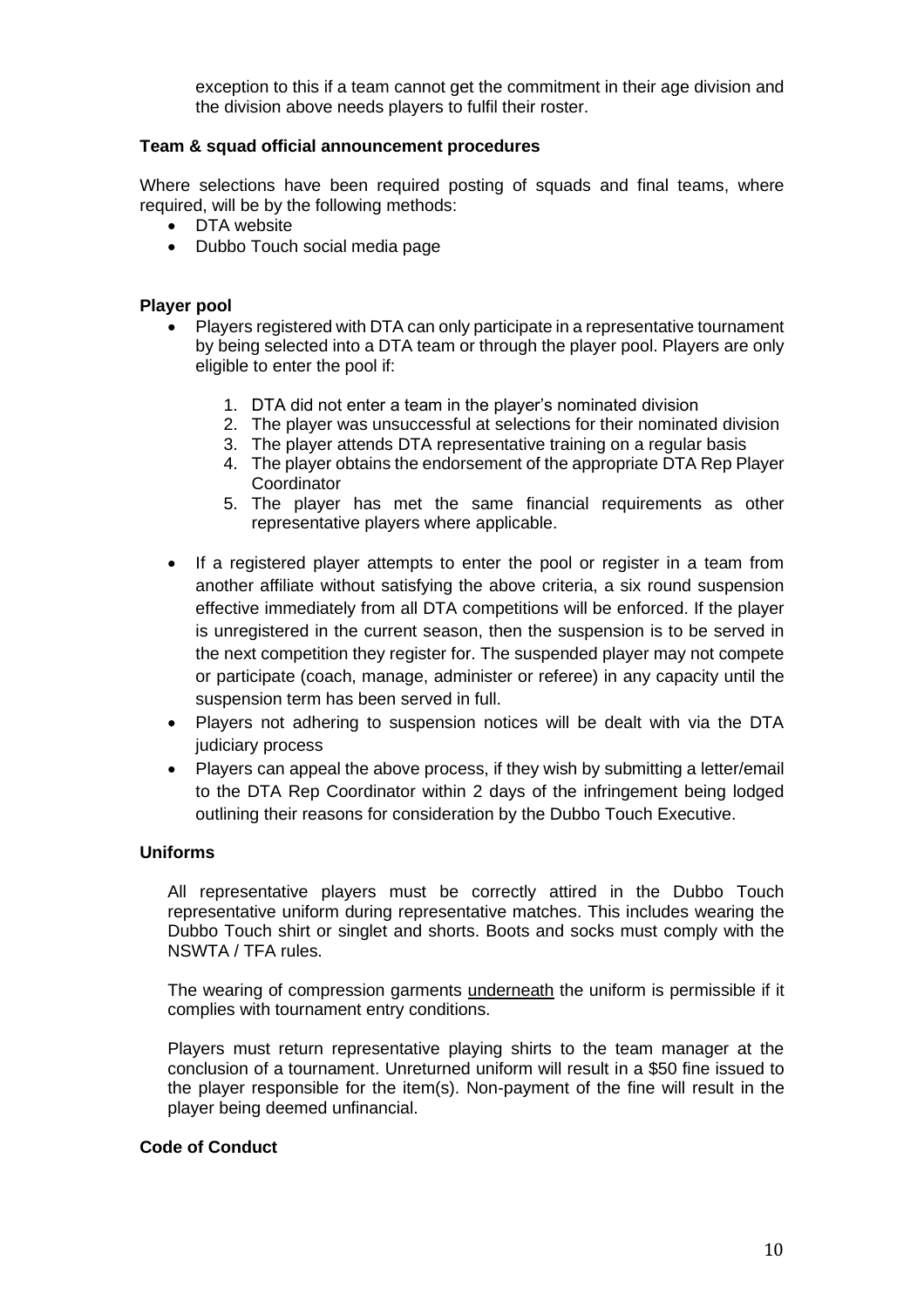Players are expected to abide by the DTA Code of Conduct and tournament conditions of entry. It is the responsibility of the player to ensure that they are familiar with these.

#### **Absence or failure to attend training**

All players/parents of players must submit an apology to the coach or team manager explaining any absence prior to the training session.

Failure to attend training sessions throughout the season without reasonable cause or apology could result in ejection from the team/squad.

#### **Late withdrawal from tournament**

Withdrawal of player within 7 days of a tournament without reasonable cause will result in forfeit of all fees paid and a 1 year suspension from all representative honours.

#### **Missing matches at a tournament**

It is understood that any nomination for player selection is an indication of commitment by that player to participate in **all matches** of a fixture or tournament. Where a player is at risk of being late or not arriving they must contact the Rep Player Coordinator and provide reasonable advice.

The penalty for a player missing a match without reasonable cause (reasonable cause being defined as accident, illness or misadventure) at a tournament is a \$100 fine and a one year suspension from all representative honours.

#### **Failure to show at a tournament**

The penalty for failure of a selected player to participate at a tournament is a forfeit of all fees paid, a \$100 fine payable to DTA and a two year suspension from all representative honours.

## **Misconduct**

In the first instance, player, official or spectator misconduct will be dealt with by tournament officials where appropriate. Referrals to DTA are at the coaches' and/or Rep Player Coordinator discretion and will be managed in accordance with the TFA Disciplinary Policy and may result in a judiciary and suspension from representative honours.

Misdemeanors will be noted and may be factored into future selections. A representative players' selection may be reviewed at any time by the Rep Player Coordinator and coaching or selecting staff.

Appeals to the above must be lodged in writing to the Rep Player Coordinator within 2 days of notification of the infringement for consideration by the Dubbo Touch Executive. No discussions with third party representations will be entered into.

Non-payment of fines will result in player being deemed un-financial and ineligible to compete in any Dubbo Touch Association competition. The player may not compete or participate at a representative tournament or the affiliate level in any capacity until payment is made and the suspension period has been served in full.

## **Spectators Behaviour**

Spectators are required to comply with the DTA Code of Conduct, any inappropriate behaviour will be reported and managed via the complaints and/or judiciary process in accordance with the TFA Disciplinary Policy.

## **Feedback/Complaints**